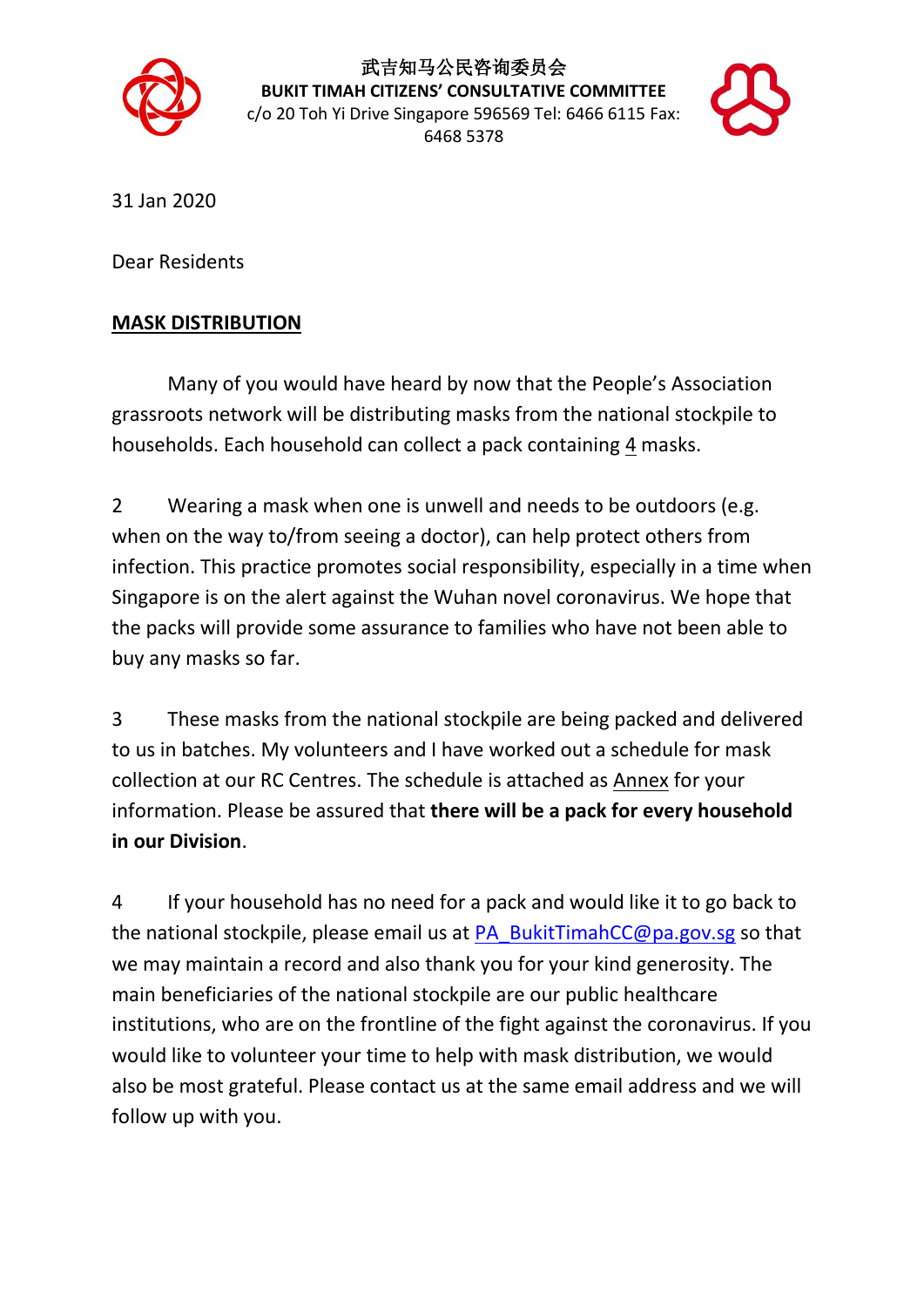5 My team and I shall endeavour to make the distribution of masks as smooth and pleasant an experience for our residents as possible. I wish your family the best of health.

Yours sincerely,

Sim Ann (Ms) Adviser to Bukit Timah Grassroots Organisations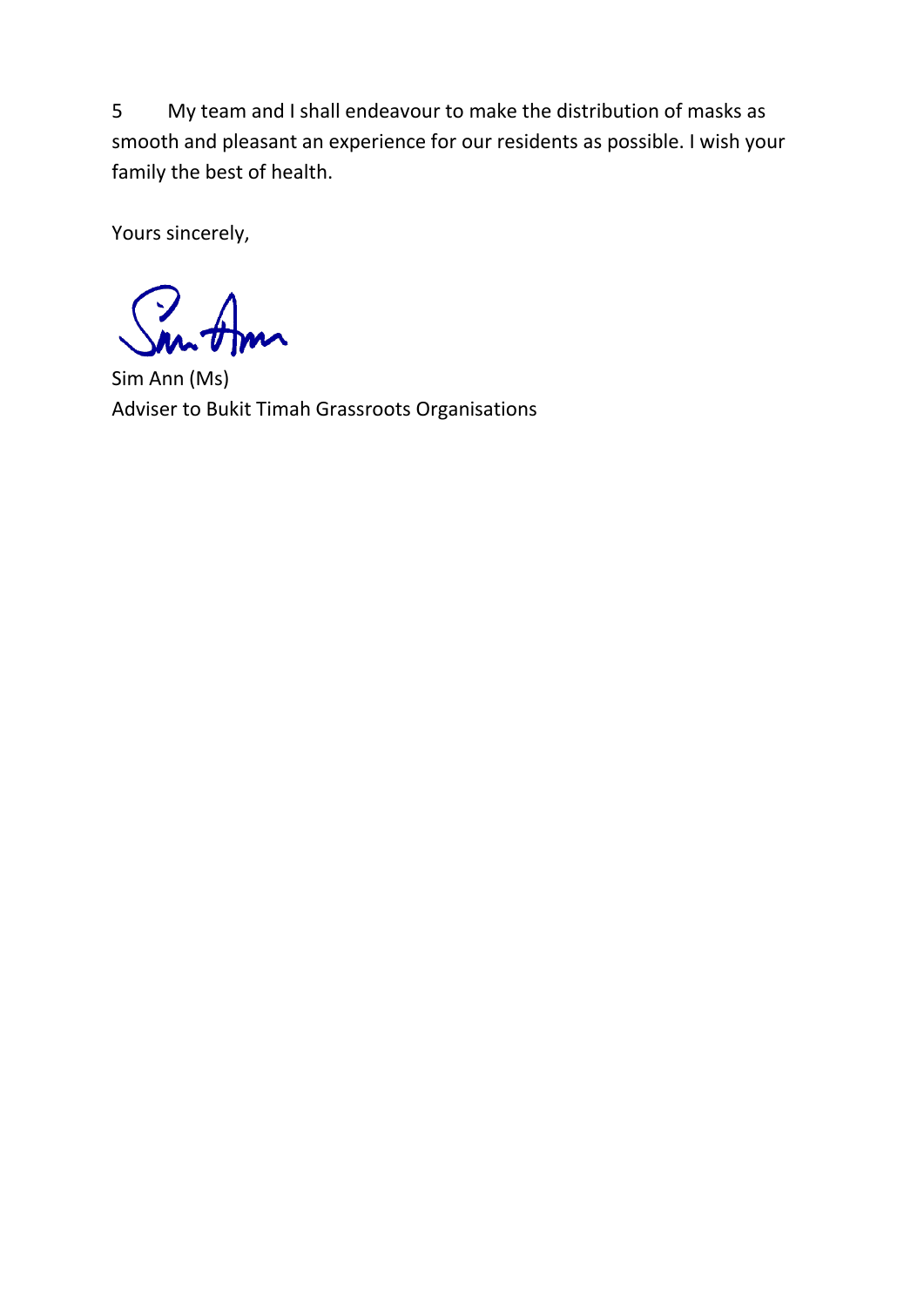## **Annex**

| Day & Date       | <b>Operating Hours</b>    |          | <b>Collection Points</b>                                                                                                                                                                                                                                               |  |
|------------------|---------------------------|----------|------------------------------------------------------------------------------------------------------------------------------------------------------------------------------------------------------------------------------------------------------------------------|--|
| 1 Feb 2020 (Sat) | Session 1:<br>2pm to 5pm  | 1)<br>2) | Residents of Blks 1, 2, 3, 4, 21 Toh Yi Drive,<br>please visit:<br><b>Toh Yi RC Centre</b><br>Blk 4 Toh Yi Drive, S(590004)<br>Residents of Blk 301, 302, 311A Clementi<br>Ave 4, please visit:<br>Zone 4 RC Centre<br>Blk 306 Clementi Avenue 4, #01-465<br>S(120306) |  |
|                  | Session 2:<br>6pm to 10pm | 3)       | Residents of Blk 312A, 315, 316, 317, 318<br>Clementi Ave 4, please visit:<br><b>Ridges RC Centre</b><br>Blk 312A Clementi Ave 4, #01-171 S(121312)                                                                                                                    |  |
|                  |                           | 4)       | <b>Residents of Blks 208A, 208B Clementi Ave</b><br>6, please visit:<br><b>Gateway View RN Centre</b><br>Blk 204 Clementi Ave 6, #01-09 S(120204)                                                                                                                      |  |
| 2 Feb 2020 (Sun) |                           | 1)       | Residents of Blks 5, 6, 7, 8, 9, 10 Toh Yi<br>Drive, please visit:<br>Toh Yi RC Centre Blk 4 Toh Yi Drive,<br>S(590004)                                                                                                                                                |  |
|                  | Session 1:<br>8am to 1pm  | 2)       | Residents of Blks 303, 304, 311B Clementi<br>Ave 4, please visit:<br>Zone 4 RC Centre<br>Blk 306 Clementi Avenue 4, #01-465<br>S(120306)                                                                                                                               |  |
|                  | Session 2:<br>5pm to 9pm  | 3)       | Residents of Blks 312B, 319, 320 Clementi<br>Ave 4, please visit:<br><b>Ridges RC Centre</b><br>Blk 312A Clementi Ave 4, #01-171 S(121312)                                                                                                                             |  |
|                  |                           | 4)       | Residents of Blks 201, 202, 203, 204<br>Clementi Ave 6, please visit:<br><b>Gateway View RN Centre</b><br>Blk 204 Clementi Ave 6, #01-09 S(120204)                                                                                                                     |  |